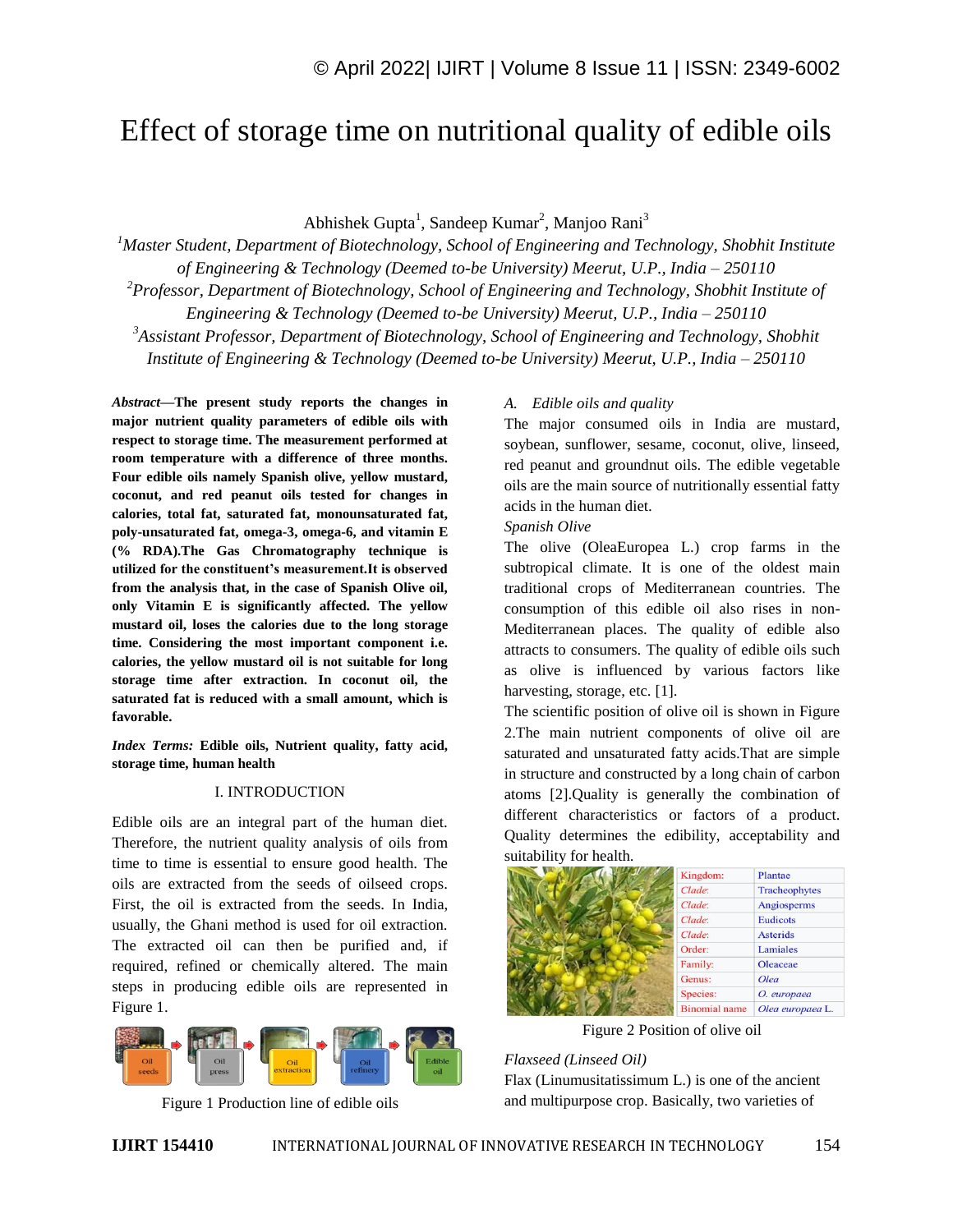flax are grown. One for oil i.e., seed flex and another for fiber, i.e., fiber flex. The central regions of this crop are Canada, Argentina, America, China and India [3]. The seeds provide approx. 38% of oil is useful for human diet [4].

## *Yellow Mustard oil*

Yellow mustard oil is used as edible oil in India since long. It is also known for its medicinal values ([5][6]. The mustard belongs to Brassicaceae Family. The Scientific Names of white or yellow mustard is Sinapisalba L. The mustard oil is one of the most widely used and important part of the diet for Indians. It is also known as Indian mustard, black mustard, white mustard leaf mustard, yellow mustard, etc. Figure 3 shows the systematic position of mustard plant for oil production.

| Kingdom-  | Plantae             |
|-----------|---------------------|
| Division- | Magnoliophyta       |
| Class-    | Magnoliopsida       |
| Order-    | <b>Brassicales</b>  |
| Family-   | <b>Brassicaceae</b> |
| Genus-    | <b>Brassica</b>     |

Figure 3 Systematic position of mustard plant

## *Coconut oil*

Coconut oil obtained as functional food oil. It has some unique capabilities to provide the healthy contents to human. Compound such as tocopherols and phenolics is retained in this oil, making it the functional food oil [7]. Its extraction is performed through different techniques, such as coconut milk [7][8]. This oil is considered as saturated fat due to the presence of fatty acid an amount of more than 90%. The scientific details of coconut plant is shown in Figure 4.



Figure 4 Scientific details of coconut plant

## *Red Peanut oil*

Red Peanut is ideal for stir frying and as drizzle to infuse your dishes with a delicious nutty fragrance. It reduces cholesterol, enhances cognitive health, improves insulin sensitivity, relieves joint pain and improves hair and skin health. It is suitable for medium to high heat applications, as salad dressing and drizzle oil. It should store in a cool and dark place and use within six months of opening. The details about peanut plant are shown in Figure 5.



Kingdom: Plantae Division: Magnoliophyta Class: Magnoliopsida Order: Fabales Family: Fabaceae Subfamily:: Faboideae Tribe: Aeschynomeneae Genus: **Arachis** Species: A. hypogaea Binomial name Arachis hypogaea L.

#### Figure 5 Details of peanut plant

The research on edible oil quality is not new but it performed by many people since long. Different fatty acid profiles of different edible oils have investigated through different advanced techniques such as gas chromatography method Knothe and Kenar[9], Sánchez et al [10] studied the effect of acidity-salt level, pasteurization, light, and storage time on pH, titratable acidity, brine color, and firmness and color. The pH increases significantly during storage of oil found which shows its microbiological instability. The color index also found to be altered. The colours of olives also ruined with time.

López-Aguilar et al[11] evaluated the efficacy of two different techniques to study the rancidity of soybean oils. The physico-chemical quality and the sensory attributes of soybean oil also investigated. Fatty acid profiles such as Free fatty acid (FFA), Anisidine Value (AV), Peroxide Value (PV), Conjugated Dienes (CD), Colour, Rancimat and TOTOX analyzed.

Knothe and Steidley[12]analysed the quality of oils collected from sixteen different restaurants. They investigated the difference between the fatty acid profiles before and after use of oils at restaurants. The gas chromatography technique was used for the quality parameters analysis. Results show that oils and fats saturated during cooking. Different independent samples collected from same user shows a little similarity.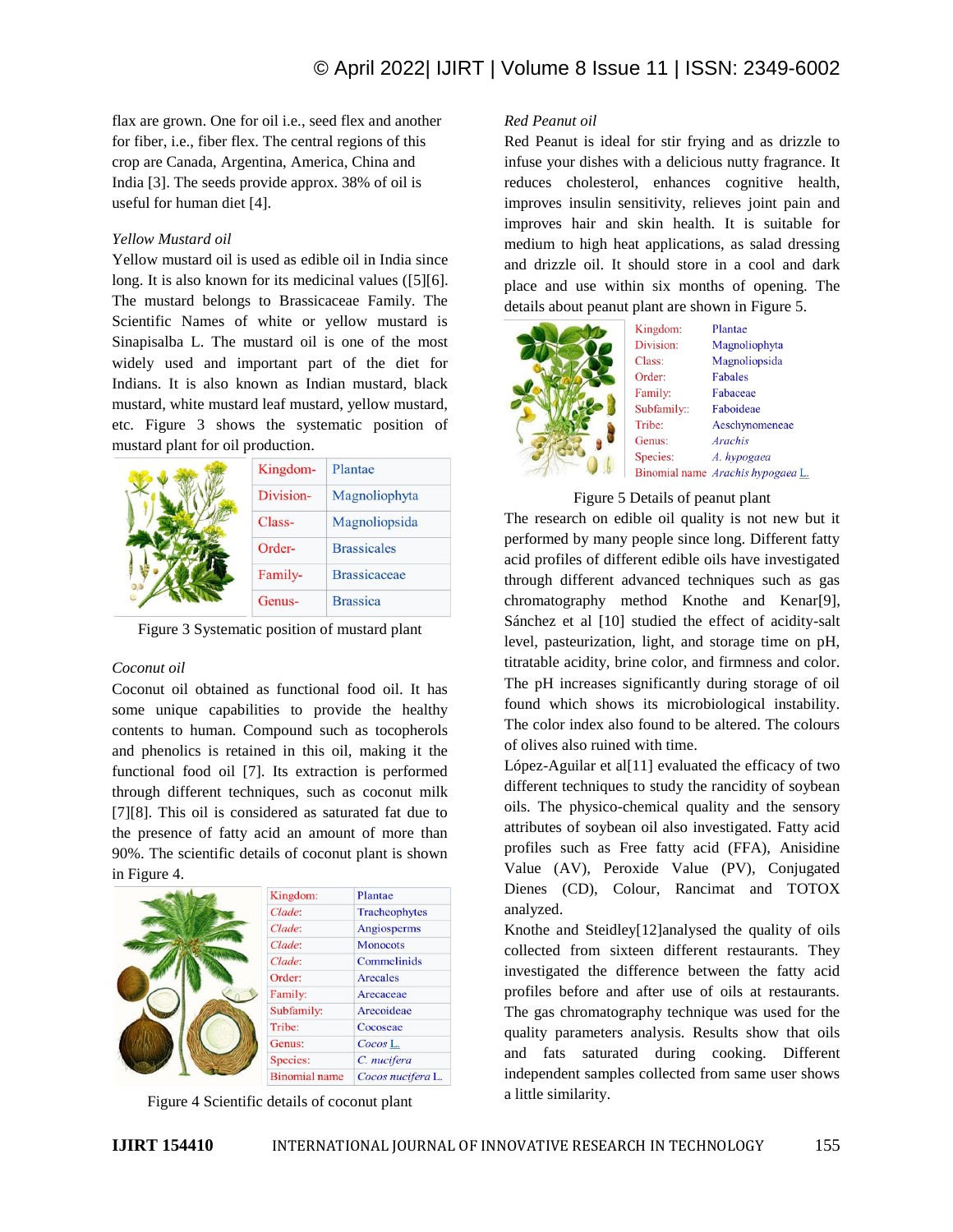# II. PROCEDURE AND TECHNIQUES FOR QUALITY TEST

The gas chromatography is one of the most widely used and powerful techniques to study edible oils' composition and quality parameters. The principle of GC first, converted the sample to vapor a flowing stream of carrier gas sweeps the specimen into a thermally-controlled column. The retention time is also important in this process. The retention time is the duration between the injections of sample to the detection of component. The volatility of components affects the retention time. After exiting the column detected response is recorded as the separated component.

This study utilized the GC system for the analysis of fatty acid compositions in different edible oils at different time intervals. The variation in compositions are recorded and compared to study the impact of storage time on quality of edible oils. A sequential theme of overall work methodology is shown in Figure 6.



Figure 6 Major steps of methodology

Figure 7 shows the equipment available in the laboratory for analysis of selected oils with respect to the considered quality parameters.



Figure 7 Test equipment for sample analysis

## III. RESULTS

Figure 4.20 shows the comparative analysis of nutrients quality parameters of Spanish Olive oil. The graph shows the measurements of parameters with three months of difference after the extraction of oil. It can be observed from the analysis that, in the case of Spanish Olive oil, only Vitamin E is affected greatly.



Figure 8 Effect of storage time on Spanish Olive oil

Figure 9 shows the comparative analysis of nutrients quality parameters of yellow Mustard oil.It can be observed from the analysis that, in the case of yellow mustard oil, the calories degraded due to the long storage time. The effects of storage duration on coconut oil quality parameters after six months is graphically represented in Figure 10. The graph shows that none of the constituent degraded significantly. Even the calories value is found to be enhanced after the second phase analysis. All other nutrient quality parameters such as total fat, saturated fat, monounsaturated fat, poly-unsaturated fat, omega-3, omega-6 and vitamin E are not affected considerably.



**Neutrient Quality Parameters** 

Figure 9 Effect of storage time on Yellow Mustard oil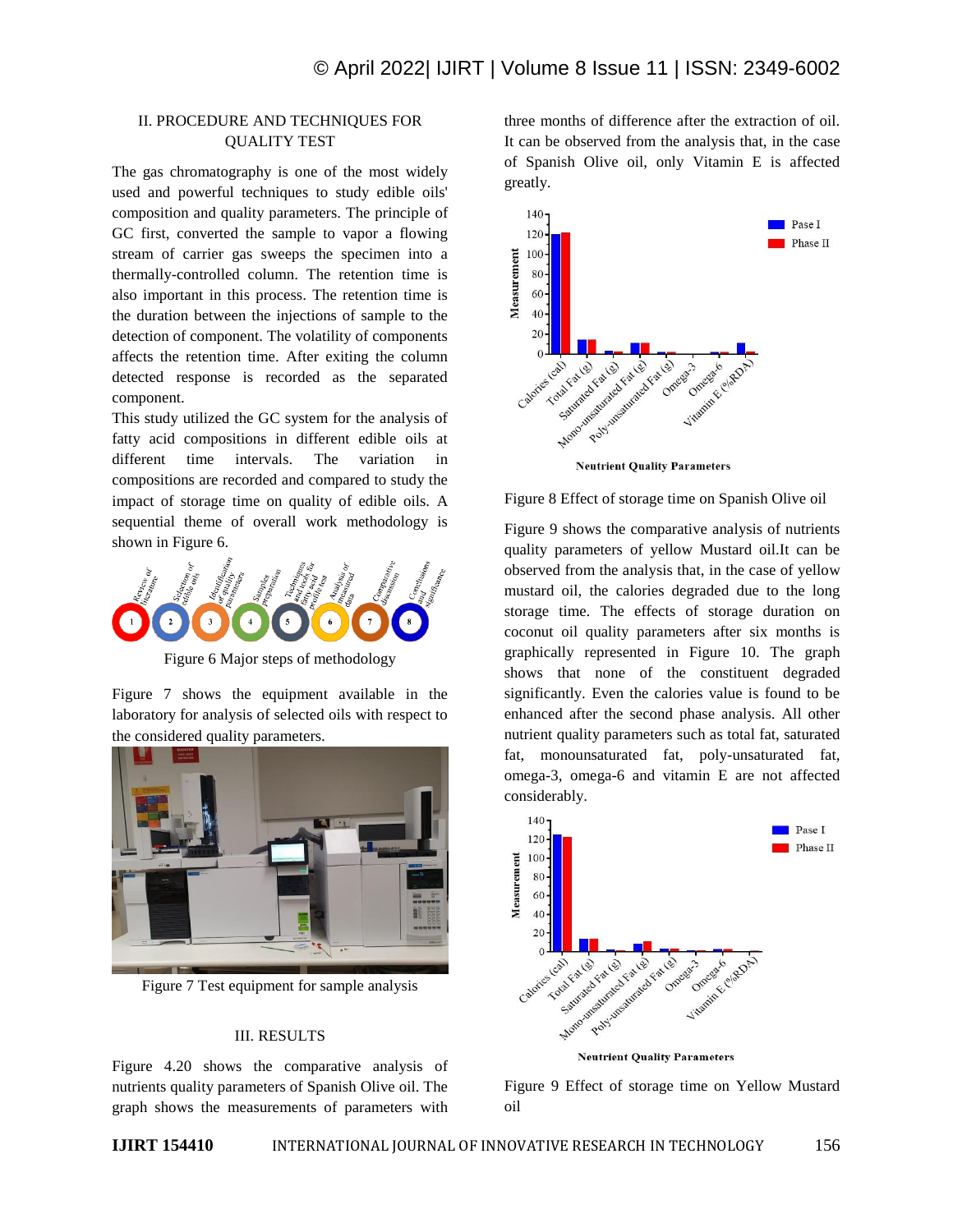

**Neutrient Quality Parameters** 

Figure 10 Effect of storage time on quality of coconut oil

The effects of storage time on red peanut oil quality parameters after six months is graphically represented in Figure 11. The graph shows that the unsaturated fatty acid was reduced which is not positive results for human health. Overall, the increasing storage time degrading the nutrients quality of red peanut oil.

### IV. CONCLUSIONS

The main focus of the present study is to investigate the impact of storage time on nutrients quality factors such as calories, total fat, saturated fat, monounsaturated fat, poly-unsaturated fat, omega-3, omega-6, and vitamin E (% RDA) of four different edible oils namely Spanish olive, yellow mustard, coconut, and red peanut oils. The quality parameters of edible oils have been tested after every three months and compared for suitability for human health after storage. Based on the data analysis, the findings of the study following conclusions have been made.

It is observed from the analysis that, in the case of Spanish Olive oil, only Vitamin E is significantly affected.In case of yellow mustard oil, the calories are degraded due to the long storage time. Considering the most important component i.e. calories, the yellow mustard oil is not suitable for long storage time after extraction.

## **REFERENCES**

[1] Murkovic M, Lechner S, Pietzka A, et al (2004) Analysis of minor components in olive oil. J

Biochem Biophys Methods 61:155–160. https://doi.org/10.1016/j.jbbm.2004.04.002

- [2] Martinez-González MÁ, Sánchez-Villegas A (2004) The emerging role of Mediterranean diets in cardiovascular epidemiology: Monounsaturated fats, olive oil, red wine or the whole pattern? Eur J Epidemiol 19:9–13. https://doi.org/10.1023/B:EJEP.0000013351.602 27.7b
- [3] Wang B, Li D, Wang LJ, et al (2007) Effect of moisture content on the physical properties of fibered flaxseed. Int J Food Eng 3:. https://doi.org/10.2202/1556-3758.1281
- [4] El-Beltagi H, Salama Z (2007) Evaluation of fatty acids profile and the content of some secondary metabolites in seeds of different flax cultivars (Linum usitatissimum L.) PhD thesis View project Special Issue "Effect of Abiotic Stress Treatments on the Antioxidants Activities, Second
- [5] Rastogi T, Reddy KS, Vaz M, et al (2004) Diet and risk of ischemic heart disease in India. Am J Clin Nutr 79:582–592. https://doi.org/10.1093/ajcn/79.4.582
- [6] Yadav RP, Kumari B (2013) Ultrasonic Studies on Mustard Oil: A Critical Review. Int J Sci Res 4:2319–7064
- [7] Rohman A, Irnawati, Erwanto Y, et al (2021) Virgin Coconut Oil: Extraction, Physicochemical Properties, Biological Activities and Its Authentication Analysis. Food Rev Int 37:46–66. https://doi.org/10.1080/87559129.2019.1687515
- [8] Marina AM, Che Man YB, Amin I (2009) Virgin coconut oil: emerging functional food oil. Trends Food Sci Technol 20:481–487. https://doi.org/10.1016/j.tifs.2009.06.003
- [9] Knothe G, Kenar JA (2004) Determination of the fatty acid profile by 1H-NMR spectroscopy. Eur J Lipid Sci Technol 106:88–96. https://doi.org/10.1002/ejlt.200300880
- [10]Sánchez AH, Montaño A, Rejano L (1997) Effect of Preservation Treatment, Light, and Storage Time on Quality Parameters of Spanish-Style Green Olives. J Agric Food Chem 45:3881–3886.

https://doi.org/10.1021/jf9702510

[11]López-Aguilar JR, Valerio-Alfaro G, Monroy-Rivera JA, et al (2006) Evaluation of a simple and sensitive sensory method for measuring